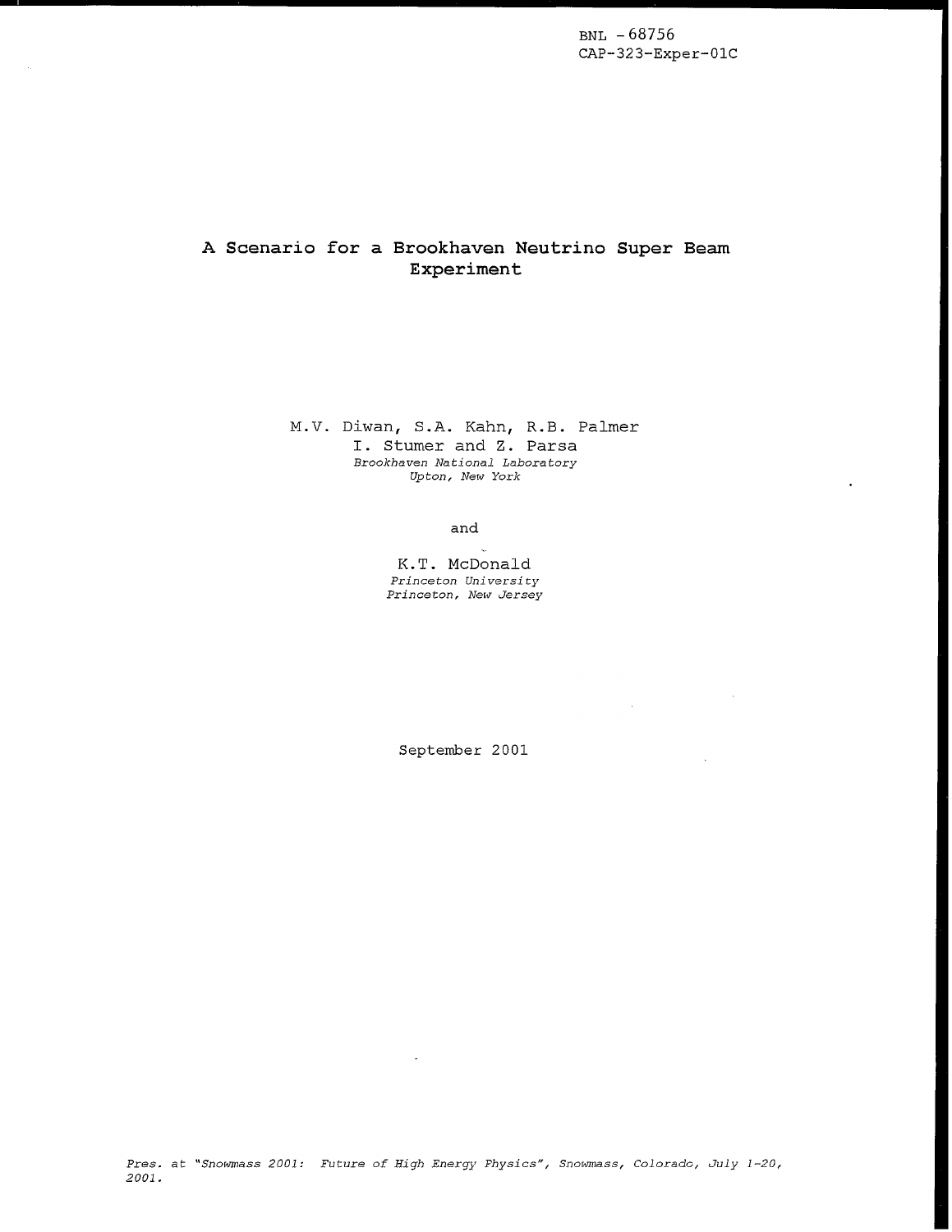## A SCENARIO FOR A BROOKHAVEN NEUTRINO SUPER BEAM **EXPERIMENT**

M. V. Diwan, S. A. Kahn, R. B. Palmer, Z. Parsa, and I. Stumer BNL, Upton, NY 11725, U.S. A.

K. T. McDonald

Princeton University, Princeton, NJ 08544, U.S. A.

This paper examines the feasibility of a long baseline neutrino beam facility based on a proposed upgrade to the AGS accelerator at Brookhaven National Laboratory. It assumes that the AGS is upgraded initially to a 1 MW proton driver and eventually to a 4 MW proton machine. This upgrade would provide a strong incentive for a long baseline low energy neutrino beam to study neutrino oscillations. In this paper we look at a possible long baseline experiment with a detector at Cornell, which is 350 km away from BNL.

#### **INTRODUCTION** L.

The new evidence for neutrino oscillations from the Super-Kamiokande<sup>[1]</sup> (SK) and SNO experiments<sup>[2]</sup> has rekindled interest in neutrino physics. A proposed upgrade to the existing Alternating Gradient Synchrotron at BNL to a 1 MW facility would make a long baseline neutrino facility feasible. This upgrade is likely to be a multistage program. The current AGS is a 0.17 MW proton machine with a 0.625 Hz repetition rate and an intensity of 60 TP on the target. An initial AGS upgrade to a 1 MW proton driver with a 2.5 Hz repetition rate and an intensity of 100 TP has been discussed[3]. This 1 MW proton driver can evolve to a 4 MW machine in a future stage with a modest additional expenditure. A 4 MW proton driver would have a 5 Hz rate and would deliver an intensity of 200 TP protons on target. A high power proton driver is required for the intense neutrino beams that a neutrino factory storage ring would produce. A neutrino factory is an expensive project that will take at least 12 years to realize in the most optimistic scenario. If a proton driver is built as a first stage toward a neutrino factory, one would be able to contemplate building a long baseline neutrino oscillation experiment based on conventional technology.

Neutrino beam fluxes have been calculated for a traditional horn and for a solenoid capture system. There is some concern whether a pulsed horn could survive the high repetition rate and high radiation environment of a high power proton driver, particularly at 4 MW. A solenoid capture system similar to that proposed for the Neutrino Factory Storage Ring Project [4] is compared to the horn system. Section 2 will describe these two neutrino beam systems.

In this study we assume a far detector is placed 350 km from BNL possibly in the vicinity of Cornell. We have assumed that the detector would be 50 kilotons (the size of the SK detector) and have a magnetic field so as to distinguish  $\nu$  from  $\bar{\nu}$ . We shall assume that the LANNDD proposal [5] for a liquid argon detector in a magnetic field is a possible choice for such a detector. If one were able to use a horn system that selected one sign of  $\nu$ , one could use a water cherenkov detector similar to SK. A close 1 kiloton detector of the same technology would be placed approximately 1-3 km from the source. A detector at 1 km would be close enough to the source to show the radial dependence of the  $\nu$  beam and would provide an accurate alignment of the beam. A detector at 3 km would be far enough away from the source that the source would appear as a point in the same way that it would at 350 km. A detector at 350 km would be sensitive both to the disappearance of  $\nu_{\mu}$  events and the appearance of  $\nu_e$  events. A 1 MW proton source should supply enough events to provide a decent measurement of  $\Delta m_{32}^2$  and  $\theta_{13}$ . Estimates of the number of events expected in detectors placed at 1, 3 and 350 km are described in section 3. An experiment to investigate CP violation in the neutrino sector would require significantly more statistics. The higher statistics could be achieved by upgrading the proton source to 4 MW and aiming the neutrino beam at the 1 megaton detector

#### II. NEUTRINO BEAM

We have looked at using a 20 T solenoid magnet system similar to that proposed for the Neutrino Factory to capture pions from a mercury target. The field on the solenoid axis varies as  $Bz(z) = Bo/(1 + az)$  where a is chosen to drop the field from 20 T to 2.5 T in 10 m so as to provide focusing for the captured  $\pi$  beam. A solenoid magnet will capture both  $\pi^+$  and  $\pi^-$  producing both  $\nu_\mu$  and  $\bar{\nu}_\mu$ .  $\nu$  and  $\bar{\nu}$  events can be distinguished with a 0.5 T magnetic field at the detector. The radius of the solenoid around the target is 15 cm, which is chosen to collect pions with  $P_T < 0.450$  GeV/c. This comprises  $\sim 67\%$  of the pions produced in the target.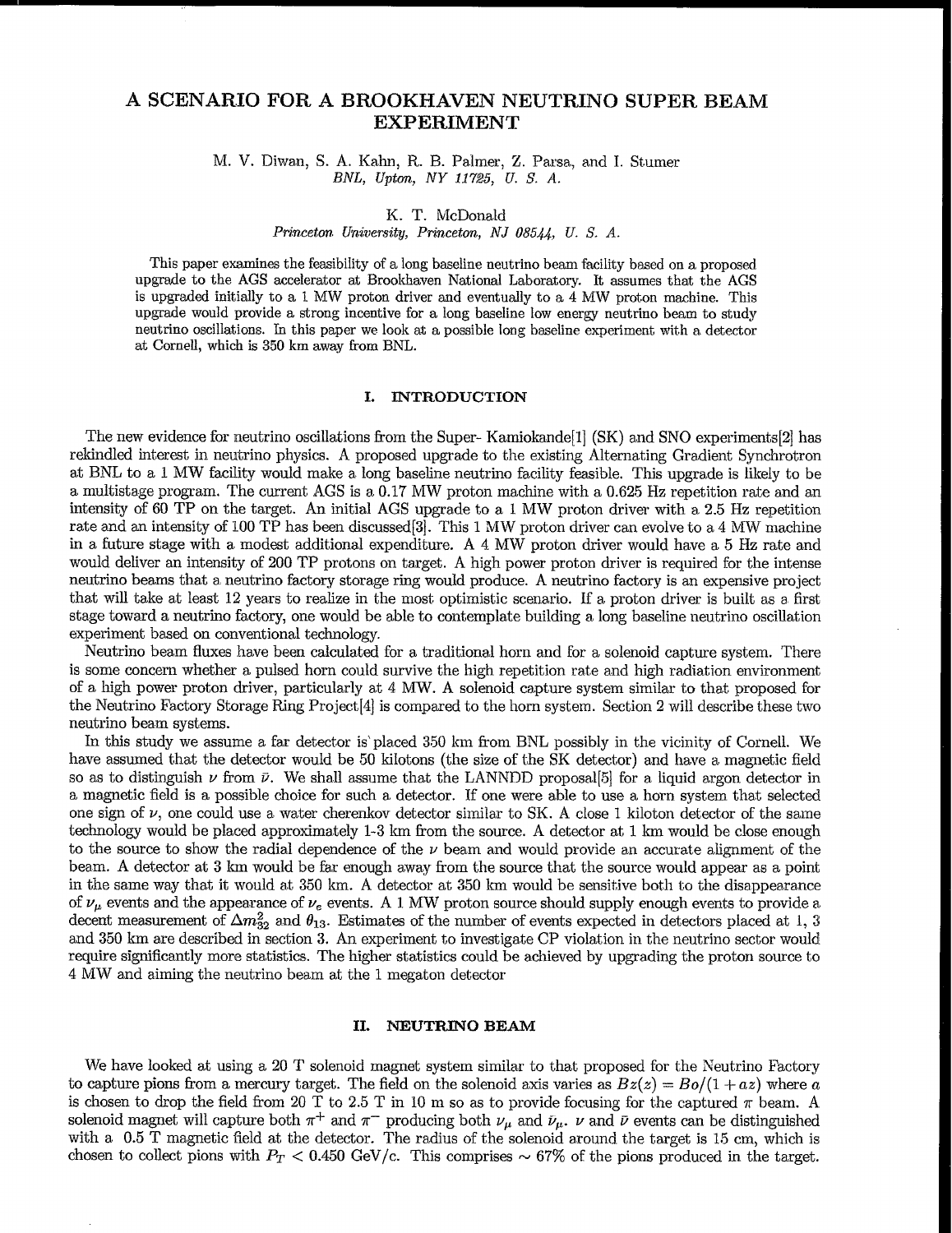

FIG. 1: a) $\nu_{\mu}$  flux distribution at 1 km from the target. The figure shows the solenoid beam (dashed), the horn beam (dotted) and the perfect beam (solid). The flux per proton on target is given in units of  $GeV^{-1}m^{-2}$ . b) Comparison of  $\nu_e$  flux solenoid and horn systems. The solenoid beam has only 100 m of decay path to control the contribution from  $\mu$ decay.



FIG. 2: a) $\nu_e/\nu_\mu$  ratio as a function of the decay channel length. b) $\nu_\mu$  flux as a function of the decay path length for the solenoid beam. Curves for a 10 m and 20 m long solenoid magnet are shown.

The capture system is simulated with the GEANT program to track pions and muons through the magnetic field and to allow them to decay to  $\nu$ . Fig. 1a shows the  $\nu_{\mu}$  flux at 1 km from the target. Also shown in the figure is the flux from the two horn  $\nu$  beam that was designed for the E889 long baseline proposal. The solenoid beam produces a lower energy spectrum than the horn beam. The perfect beam shown in the figure the flux that would be obtained if all pions that were produced in the target were directed along the axis toward the detector.

A conventional neutrino beam has a small component of  $\nu_e$  that come from the decay of K and  $\mu$ . The  $\nu_e$ contamination from K and  $\mu$  decays is a background to the  $\nu_e$  signal that appears from the oscillation of  $\nu_\mu$ . A horn beam has a  $\nu_e$  contamination of  $\sim 1\%$  that comes primarily from K decays. On the other hand, the  $\nu_e$ component in the  $\nu$  beam from the solenoid system comes dominantly from captured  $\mu$  that decay. The size of the  $\nu_e$  component from  $\mu$  decay can be affected by length of the decay tunnel. Shortening the decay channel length will reduce the  $\nu_e/\nu_\mu$  at the cost of reducing the  $\nu$  flux. Fig. 2a shows the  $\nu_e/\nu_\mu$  ratio as a function of the decay channel length and fig 2b shows the  $\nu$  flux as a function of this decay channel length. Fig. 1b compares the  $\nu_e$  flux of a solenoid beam to that of a horn beam. The solenoid beam in the figure has a decay path of 100 m. The  $\nu_e$  flux from the horn beam is more energetic than that of the solenoid capture system.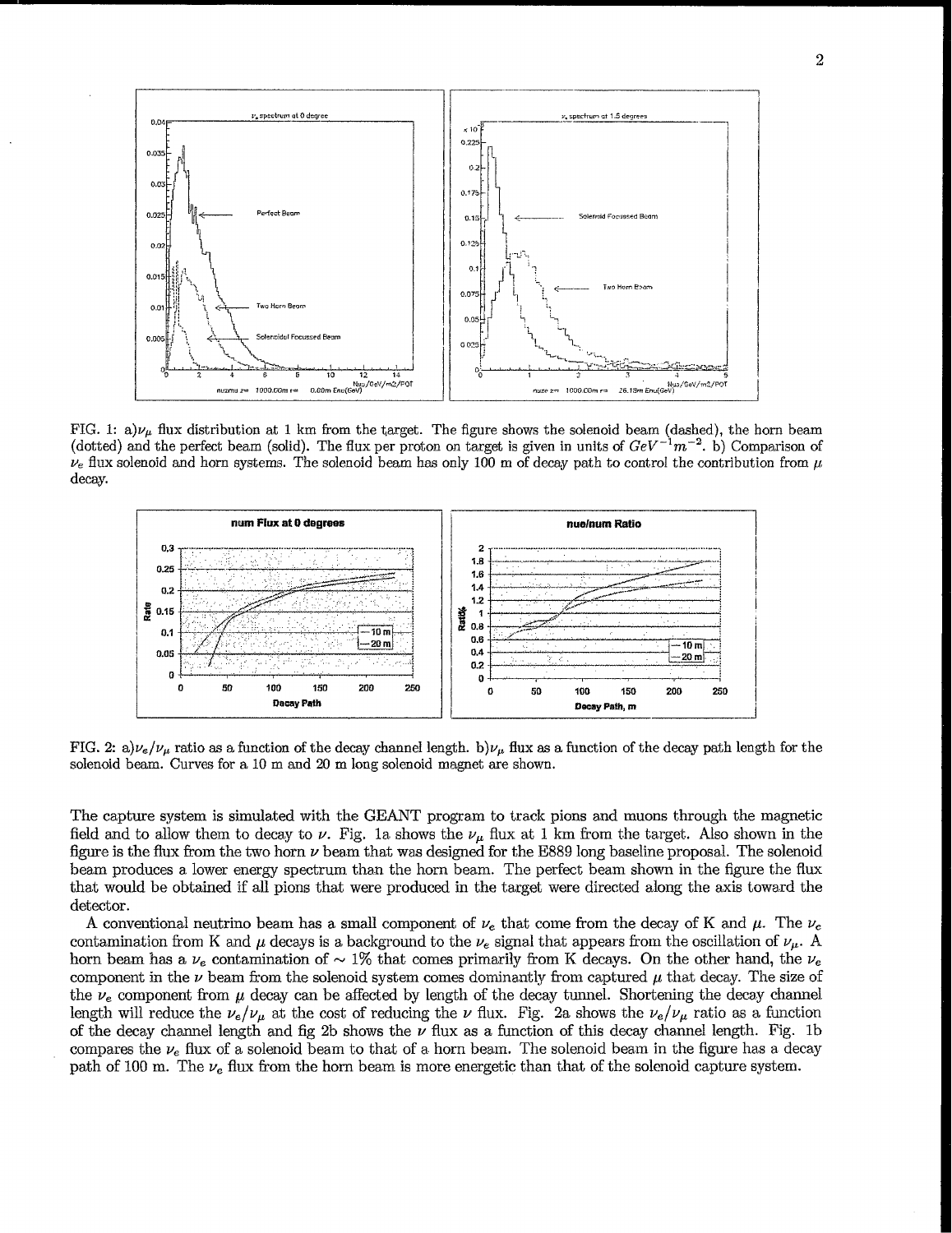TABLE I: Estimated events expected at the detectors situated at 1 km, 3 km and 350 km. The neutrino flux is generated by the solenoid capture system and contains both  $\nu$  and  $\bar{\nu}$ .

| Channel                                                                                              | D1.    | D3     | D350    |
|------------------------------------------------------------------------------------------------------|--------|--------|---------|
| Mass                                                                                                 | 1 kton | 1 kton | 50 kton |
| $\nu_{\mu}n \rightarrow \mu^-p$ 2.64 $\times$ 10 <sup>7</sup> 2.84 $\times$ 10 <sup>6</sup> 10582    |        |        |         |
| $\bar{\nu}_{\mu}p \rightarrow \mu^{+}n \quad 6.01 \times 10^{6} \quad 6.43 \times 10^{5} \quad 2353$ |        |        |         |
| $\nu N \to \nu N \pi^{\circ} 2.64 \times 10^{6} 3.27 \times 10^{5} 1102$                             |        |        |         |
| $\nu_e n \to e^- p$ 7.22 × 10 <sup>5</sup> 71690                                                     |        |        | 249     |
| $\nu_e p \to e^+ n$ 9.96 $\times 10^4$ 10027                                                         |        |        | 150     |



FIG. 3:  $E_{\nu}$  distribution of quasi-elastic events at the far detector, the near detector, and their ratio.

### III. EVENT ESTIMATES

Interactions from an 1 GeV  $\nu$  beam is dominated by the quasi- elastic process,  $\nu_{\mu}n \to \mu^-p$ . The cross sections of these processes are well known. Let us assume that the first phase of a BNL neutrino super-beam experiment would have a 1 MW proton source and 1 kiloton detector placed at either 1 km or 3 km and a 50 kiloton placed detector at 350 km. Estimates of number of events at each detector, expected for a running period of  $5 \times 10^7$ sec, can be determined by integrating the  $\nu$  flux at that location with the appropriate cross section. Table 1 shows estimated events for the solenoid capture beam. These estimates do not include events from oscillations. The horn beam has approximately twice the number of  $\nu_{\mu}$  and approximately the same number of  $\nu_e$  events.

The observation of fewer  $\nu_\mu$  events at the far detector than expected would be an indication of  $\nu_\mu \to \nu_\tau$ oscillations. This disappearance signal can be used to measure  $\Delta m_{23}^2$ . Fig 3 shows the quasi-elastic even distribution as a function of  $E_\nu$  for  $\Delta m^2_{23} = 0.0035 eV^2$ . The figure shows the event distribution at the far detector, the 3 km near detector and the ratio of events at the far detector to the near detector. The ratio would show no structure if there were oscillations. The dip in the ratio distribution at 1 GeV corresponds to the oscillation phase 1.27  $\Delta m_{23}^2 L/Eo = \pi/2$  and measures  $\Delta m_{23}^2$ . A secondary dip occurs at 0.330 GeV, which corresponds to when the oscillation phase equals  $3\pi/2$ . This dip is likely be smeared out by the fermi motion of the target nucleus.

The measurement of  $\theta_{13}$  requires the appearance of  $\nu_e$  events in excess of the background expected from the  $\nu_e$ contamination in the beam. Table II and HI show event estimates for oscillation scenarios described in ref [6]. In these tables we assume that  $\theta_{23} = \pi/4$ ,  $sin^2 2\theta_{13} = 0.01$  and the experimental conditions previously mentioned. Table II shows the estimated number of events expected in the far detector from the solenoid capture system. Table IIIa and IIIb show similar estimates for the horn system set to focus  $\pi$  for  $\nu$  and  $\bar{\nu}$  production respectively. The estimate of the  $\nu_e$  background at the far detector is dependent only on the statistics of the near detector